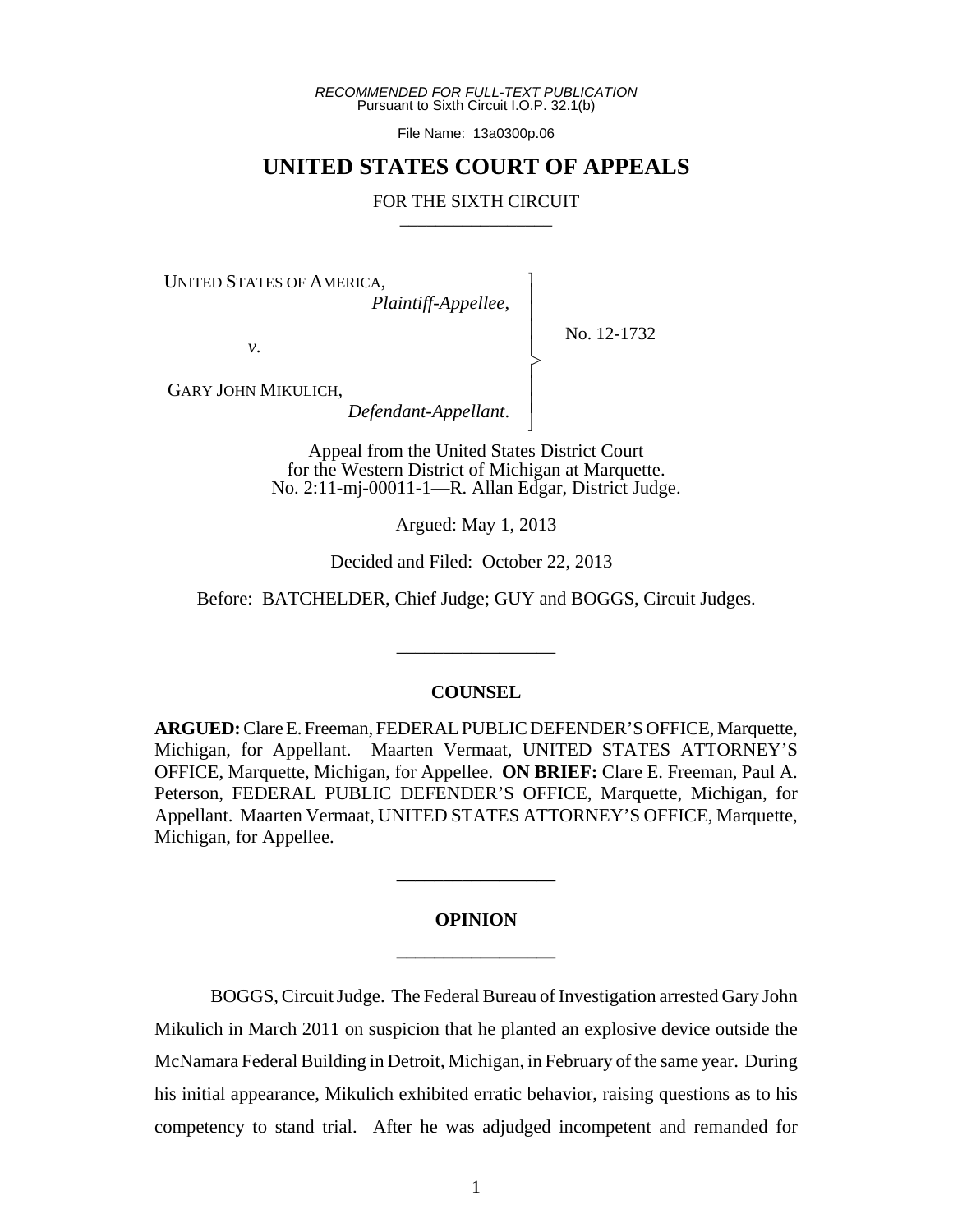treatment, the Government requested that he be forcibly medicated with antipsychotic drugs. Mikulich opposed this motion, arguing that the Government lacked a sufficiently important interest in trying him due to the special circumstances of this case. Though he acknowledged the grave nature of the charges against him, he claimed that he faces civil confinement in the absence of criminal sanction and that he intends to raise an insanity defense at trial. The magistrate judge rejected these arguments on the ground that they were too speculative to override the Government's interest in trying this matter. The district court agreed and adopted the magistrate judge's findings. We affirm this decision.

I

In February 2011, a security officer found a canvas tool bag on the street outside the McNamara Federal Building. Believing the item to be lost property, the officer stored the bag in the building for three weeks without inspecting it. Eventually, someone performed an x-ray scan of the bag and discovered wires, electronic components, and other objects consistent with an explosive device. The Detroit Police Bomb Squad took possession of the bag and detonated it. The procedure resulted in a sizable secondary explosion, leading the FBI to conclude that the item was in fact a bomb.

The tool bag containing the bomb was sold exclusively at a chain hardware store. The store also sold the particular type of timer used in the device. The FBI discovered a transaction in February 2011, several days before the bag was found, in which a customer purchased both of these items. Subsequent investigation led to the identification of Mikulich as the man who made the purchase and placed the bag outside the building. Federal officials arrested him in March 2011 and charged him with one count each of attempting to destroy a government building by means of explosive while creating a substantial risk of injury to a person, in violation of 18 U.S.C. § 844(f)(1)–(2), using and carrying a destructive device during and in relation to a crime of violence, in violation of 18 U.S.C. § 924(c)(1)(A) and (c)(1)(B)(ii), and possessing an unregistered destructive device, in violation of 26 U.S.C. § 5861(d).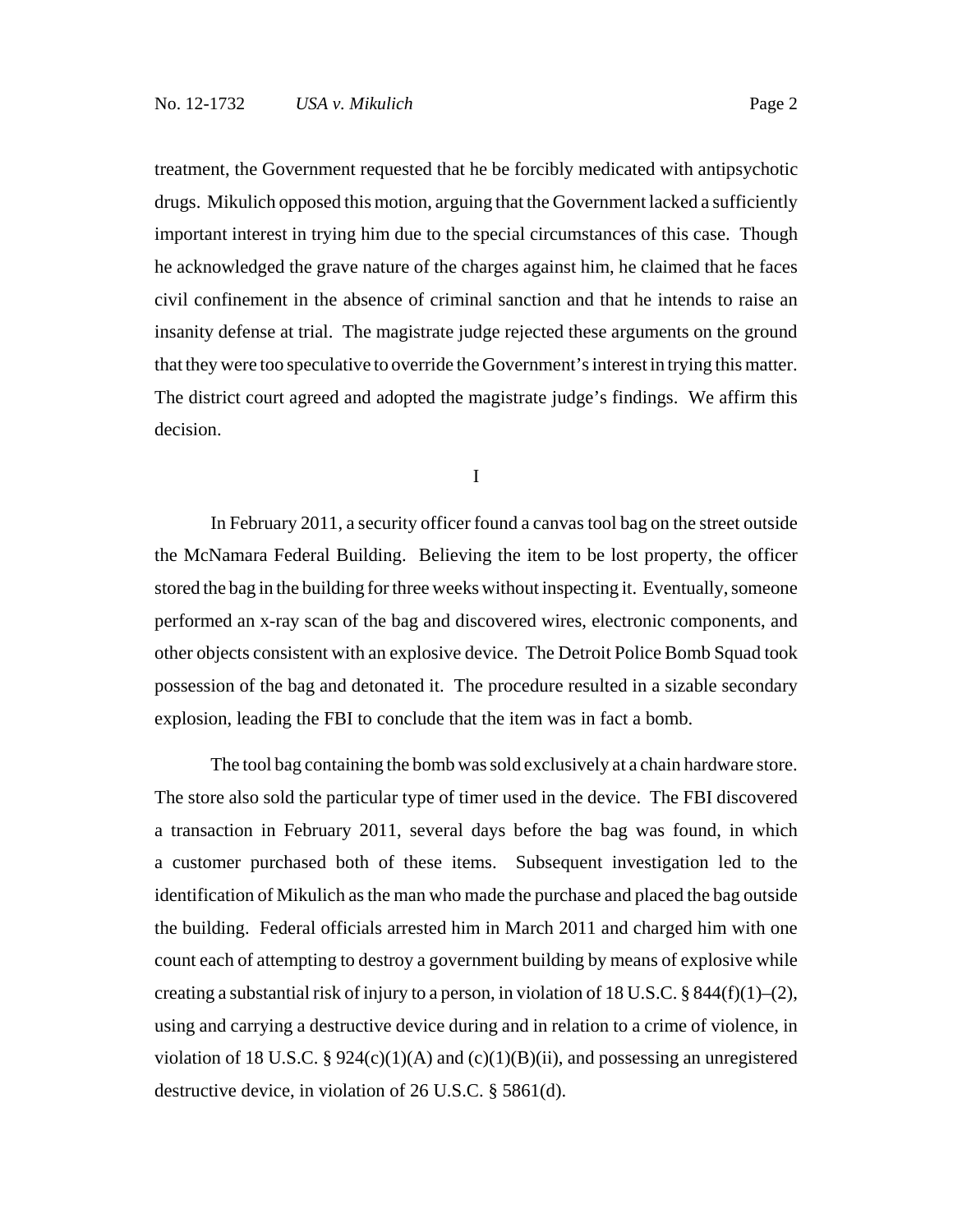Mikulich appeared before a federal magistrate judge following his arrest. During his initial appearance, he began behaving in a bizarre manner.**<sup>1</sup>** The magistrate judge ordered a psychiatric evaluation to determine Mikulich's competency to proceed to trial. The evaluation, completed in July 2011, concluded that Mikulich suffered from an array of intricate, deep-seated delusions brought upon by paranoid schizophrenia and that he lacked sufficient competency to proceed to trial at the time. The magistrate judge agreed with these findings and, pursuant to 18 U.S.C.  $\S$  4241(d), committed Mikulich to the custody of the Attorney General to undergo treatment. Six months later, the warden of the facility to which Mikulich was sent tendered a letter and report indicating that he remained incompetent to stand trial and refused to take medication. The warden recommended involuntary treatment with psychotropic drugs. The magistrate judge held a second competency hearing and determined that, pursuant to the four-factor test laid out in *Sell v. United States*, 539 U.S. 166 (2003), involuntary medication was warranted.

Mikulich appealed to the United States District Court for the Western District of Michigan. *See* W.D. Mich. LCrR 57.2(e); W.D. Mich. LCivR 72.3(a). Though he conceded that three of the four *Sell* factors were satisfied, Mikulich claimed that the Government lacked a sufficiently important interest in bringing him to trial, so as to override his Fifth Amendment liberty interest in being free from involuntary medication. He admitted that the crimes of which he is charged are serious, but stated that he faces civil confinement if not prosecuted and that he plans to raise an insanity defense at his trial, thus lessening the Government's interest in trying him. The district court rejected this argument and adopted the findings of the magistrate judge. Mikulich filed a timely interlocutory appeal with this court.

**<sup>1</sup>** According to the magistrate judge, Mikulich claimed that he was once President of the United States, Co-Governor of California, a Secret Service Agent, and a Deputy United States Marshal. His odd behavior continued throughout the proceedings below. Mikulich filed two *pro se* documents with the magistrate judge, claiming, *inter alia*, that he is an uncredited song writer for the bands Steely Dan, Aerosmith, and Mötley Crüe (to which a fellow inmate and alleged former saxophonist for Steely Dan could aver), that a Cold War era satellite system (which, along with the Pentagon, was responsible for the September 11, 2001 terrorist attacks) was attacking and "erasing" his contacts in the government, and that members of the FBI stationed in Detroit had stolen over \$1 billion dollars in "various large monetary funds" from him. He further intimated that there is some link between his incarceration and the deaths of Michael Jackson, Whitney Houston, and Steve Jobs. He asserts that no one else recalls this because of constant attacks by the aforementioned satellite system.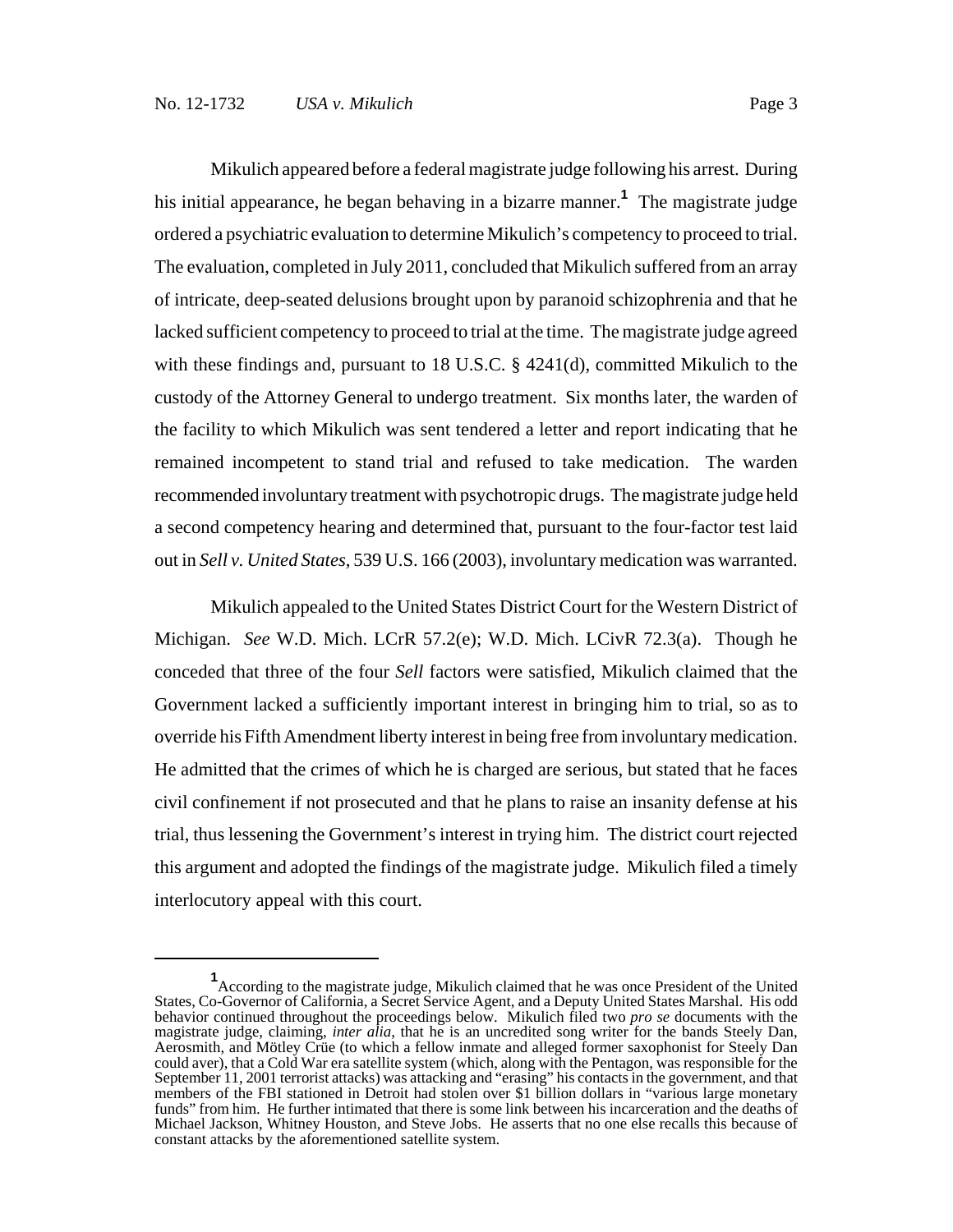II

An individual has a constitutionally protected liberty interest in avoiding the unwanted administration of medication, and the Government may not deprive him of this liberty without an essential or overriding interest in doing so. *Sell*, 539 U.S. at 178–79. The Government may force medication upon an inmate in order to restore his competency to stand trial under certain circumstances, as the Government has a recognized interest in protecting "the basic human need for security" through the prompt administration of criminal justice. *Id.* at 180. Pursuant to *Sell*, the Government must present clear and convincing evidence of four factors in order to secure an order of involuntary medication: "(1) the existence of an 'important' governmental interest; (2) that involuntary medication will 'significantly further' the government interest; (3) that involuntary medication is 'necessary' to further those interests; and (4) that administration of the drugs must be 'medically appropriate' for the individual defendant." *United States v. Green*, 532 F.3d 538, 545 (6th Cir. 2008) (quoting *Sell*, 539 U.S. at 180–81).

The current matter involves only the first of these factors—the existence of an "important" governmental interest. The Government has an important interest in prosecuting a defendant if he is charged with a "serious" crime and no "special circumstances" diminish the necessity of prosecution. *Sell*, 539 U.S. at 180; *Green*, 532 F.3d at 545–46, 551; *see also United States v. Evans*, 404 F.3d 227, 236–40 (4th Cir. 2005) (applying the same two-step analysis). We have previously addressed the first element of the *Sell* analysis as a question of law reviewed under a *de novo* standard. *Green*, 532 F.3d at 545. As in *Green*, the present case contains no issues of fact, and a *de novo* standard is accordingly appropriate for the entirety of our analysis. *See Evans*, 404 F.3d at 236 ("The district court's determination that the government's interest is 'important' is a legal conclusion that we review de novo, although we review any factual findings relevant to this legal determination for clear error." (citations omitted)).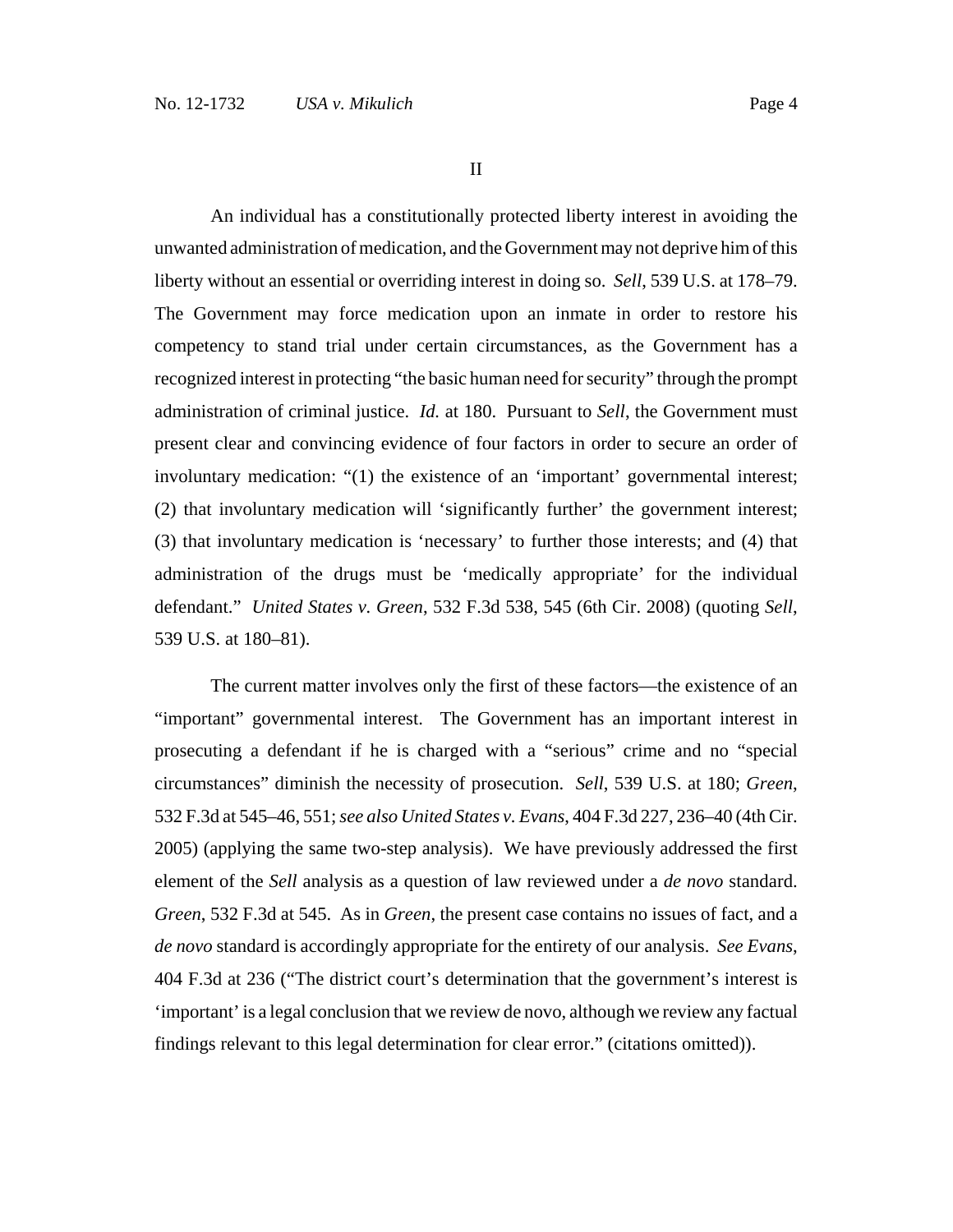III

Generally, the Government has an important interest in trying an individual accused of a "serious" crime. *Sell*, 539 U.S. at 180. The Supreme Court did not define what makes a crime "serious" for the purposes of involuntary medication; however, this circuit looks to the maximum penalty authorized by statute. *Green*, 532 F.3d at 547–48. This objective measure not only respects the legislature's fundamental role in determining the seriousness of a particular type of criminal behavior, but also reduces the potential for arbitrariness inherent in the consideration of more subjective factors. *Id.* at 548.

While we have not set a numeric threshold at which a crime may be deemed "serious," we held in *Green* that the punishment for possession of crack cocaine, which at the time carried a mandatory minimum of 10 years and a maximum of life in prison, manifested a sufficient degree of seriousness to warrant involuntary medication. Here, Mikulich faces a combined mandatory minimum of 37 years, with a maximum penalty of life. Furthermore, and unlike *Green*, the charges in this case unquestionably relate to violent behavior and carry a unique governmental interest, in that Mikulich is charged with attempting to bomb a federal building. Mikulich himself concedes that the charges are very serious. Appellant's Br. 12. The first element is therefore satisfied.

Even if the Government has an important interest in prosecuting a particular type of crime, we must "consider the facts of the individual case" to determine if special circumstances lessen the Government's interest in taking the matter to trial. *Sell*, 539 U.S. at 180; *Green*, 532 F.3d at 551. "The defendant's failure to take drugs voluntarily, for example, may mean lengthy confinement in an institution for the mentally ill," which may diminish the risks that ordinarily attach to freeing a perpetrator of a serious crime without punishment. *Sell*, 539 U.S. at 180. "The same is true of the possibility that the defendant has already been confined for a significant amount of time (for which he would receive credit toward any sentence ultimately imposed . . . )." *Ibid.* No single factor necessarily controls this analysis. *See United States v. Bush*, 585 F.3d 806, 814–15 (4th Cir. 2009) (holding that, despite a serious argument that the defendant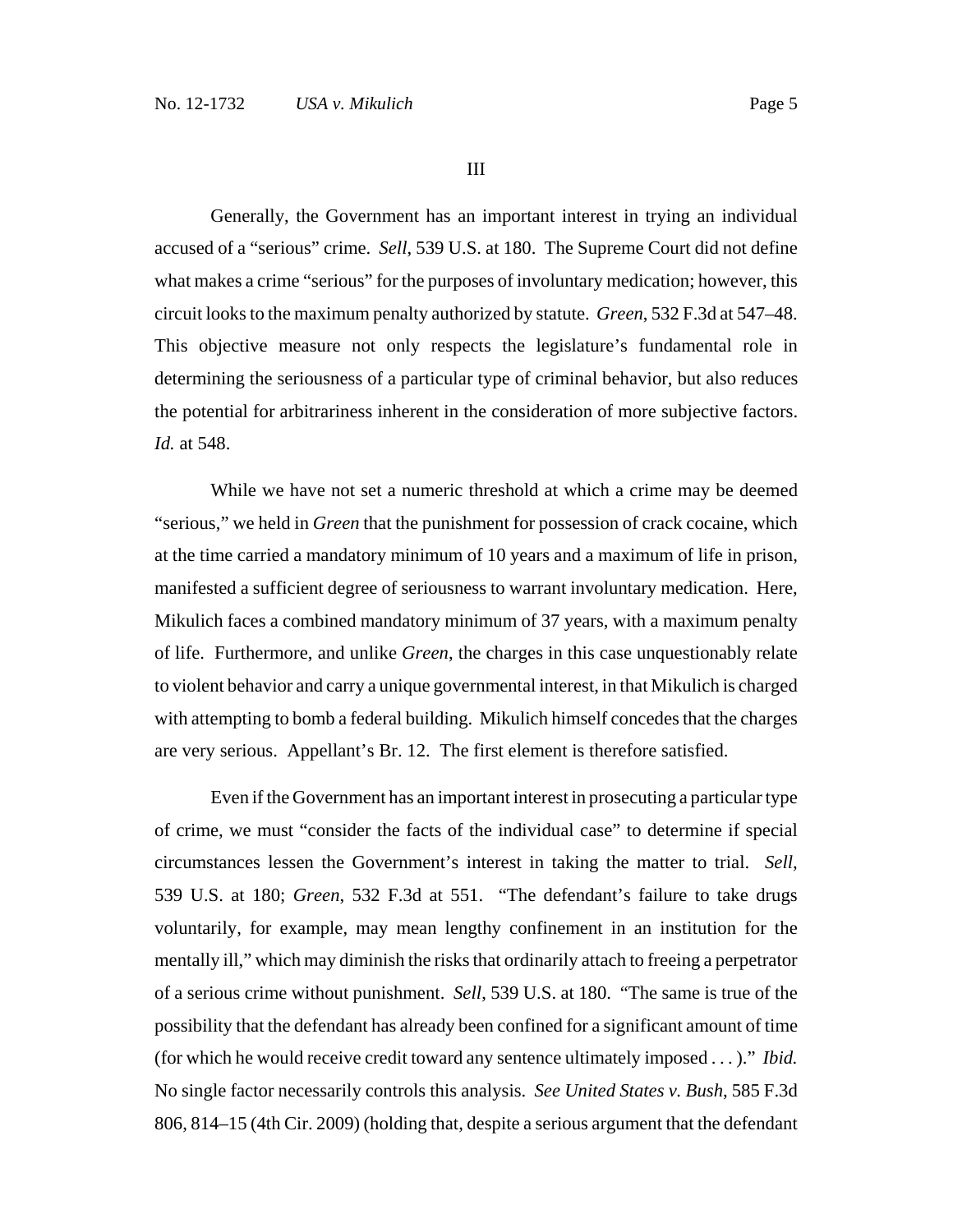had already served the vast majority of the time to which she could potentially be sentenced, the Government maintained an important interest in prosecuting and convicting the defendant).

Mikulich claims that two such circumstances militate against involuntary medication in this case: the possibility that he will be civilly committed in the absence of prosecution, and the possibility that he will raise an insanity defense at trial. The Government counters that Mikulich has adduced no evidence of either circumstance, thus leaving him to rely upon bare uncertainty as to the outcome of the case. Mikulich does not dispute this assertion. Rather, he cites this court's recent opinion in *United States v. Grigsby*, 712 F.3d 964 (6th Cir. 2013), for the proposition that uncertainty is enough to undermine the Government's interest in prosecution. This argument, however, stretches the holding of this court's opinion far beyond that necessary to support the outcome. *Grigsby* turned on two key factual distinctions, neither of which is present here: testimony that the Government planned to initiate a civil-commitment proceeding if Grigsby were not prosecuted, and the potential for a relatively low Guideline sentence that would have mostly been served by the time Grigsby reached trial. We find the case to be distinguishable and Mikulich's argument unpersuasive.

## A

We begin with an examination of *Grigsby*. Dennis Grigsby was arrested after committing a string of unarmed bank robberies in and around Columbus, Ohio. The Government brought a three-count federal indictment against him for violation of 18 U.S.C. § 2113(a). Soon after his detention, he was diagnosed with paranoid schizophrenia and remanded to the custody of the Attorney General for treatment. *Grigsby*, 712 F.3d at 965–66. The Government moved for involuntary medication under *Sell* after Grigsby refused treatment for his condition. *Id.* at 967. Grigsby challenged the motion, expressing concern as to the drugs' efficacy, the potential for serious side effects, and, most relevant to our case, the strength of the Government's interest in prosecuting him in light of the circumstances of the case. *Id.* at 967–68. Like Mikulich,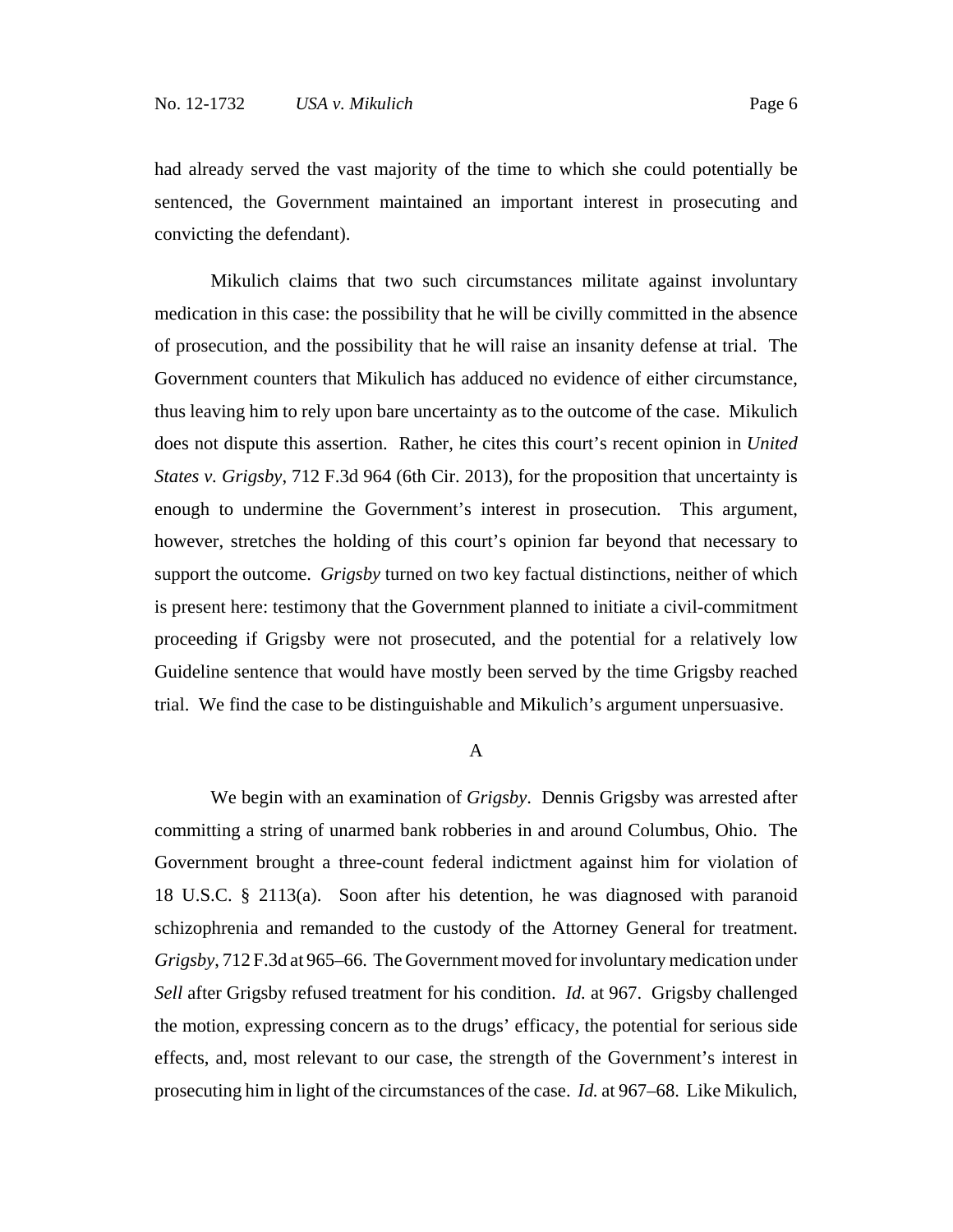Grigsby claimed that he faced a lengthy period of involuntary commitment in the absence of prosecution and that he had a meritorious insanity defense.

During an evidentiary hearing, Grigsby elicited testimony from the Government's psychiatrist that, absent forced medication and prosecution, medical staff intended to move for civil commitment. Without medication, the doctor opined, Grigsby would remain psychotic, and though he had shown no indicia of dangerousness within the structured confines of a federal psychiatric hospital, he may not be fit for release into society at large. *Ibid.* Grigsby followed this with testimony from his own medical expert, a clinical psychologist, who claimed that Grigsby may well have been mentally ill during his crime spree and that he believed that Grigsby could pursue an insanity defense if brought to trial. *Id.* at 968. After the hearing, the district court granted the Government's motion, finding Grigsby's objections to be too speculative to defeat the Government's interest in prosecuting a concededly serious criminal offense. *Ibid.*

A divided panel of this circuit reversed the *Sell* order and remanded the matter to the district court for a civil-commitment hearing under 18 U.S.C. § 4246. The majority roundly criticized the district court's opinion. However, the outcome of the case turns on two specific faults. The majority first cited the lower court for completely ignoring "significant evidence" that Grigsby "may face a lengthy civil commitment due to his mental illness . . . . " *Grigsby*, 712 F.3d at 970. It specifically highlighted the testimony from the Government psychiatrist that a civil-commitment proceeding was a very real possibility for Grigsby were he not medicated and taken to trial. *Ibid.* The district court gave no apparent consideration to this testimony, focusing instead on the speculative nature of Grigsby's potential for hospitalization under 18 U.S.C. § 4243 following a finding of insanity at trial. *Id.* at 970–71.

In light of the availability of an alternative, the majority went on to consider the societal benefit that would inure from forcing medication upon Grigsby, namely his potential sentence. The majority calculated Grigsby's Guideline sentence to be 41 to 51 months. *Id.* at 974. At the time of his appeal, he had been in custody for 33 months, about 65% of the low-end Guideline range. *Ibid.* Based on the record, the majority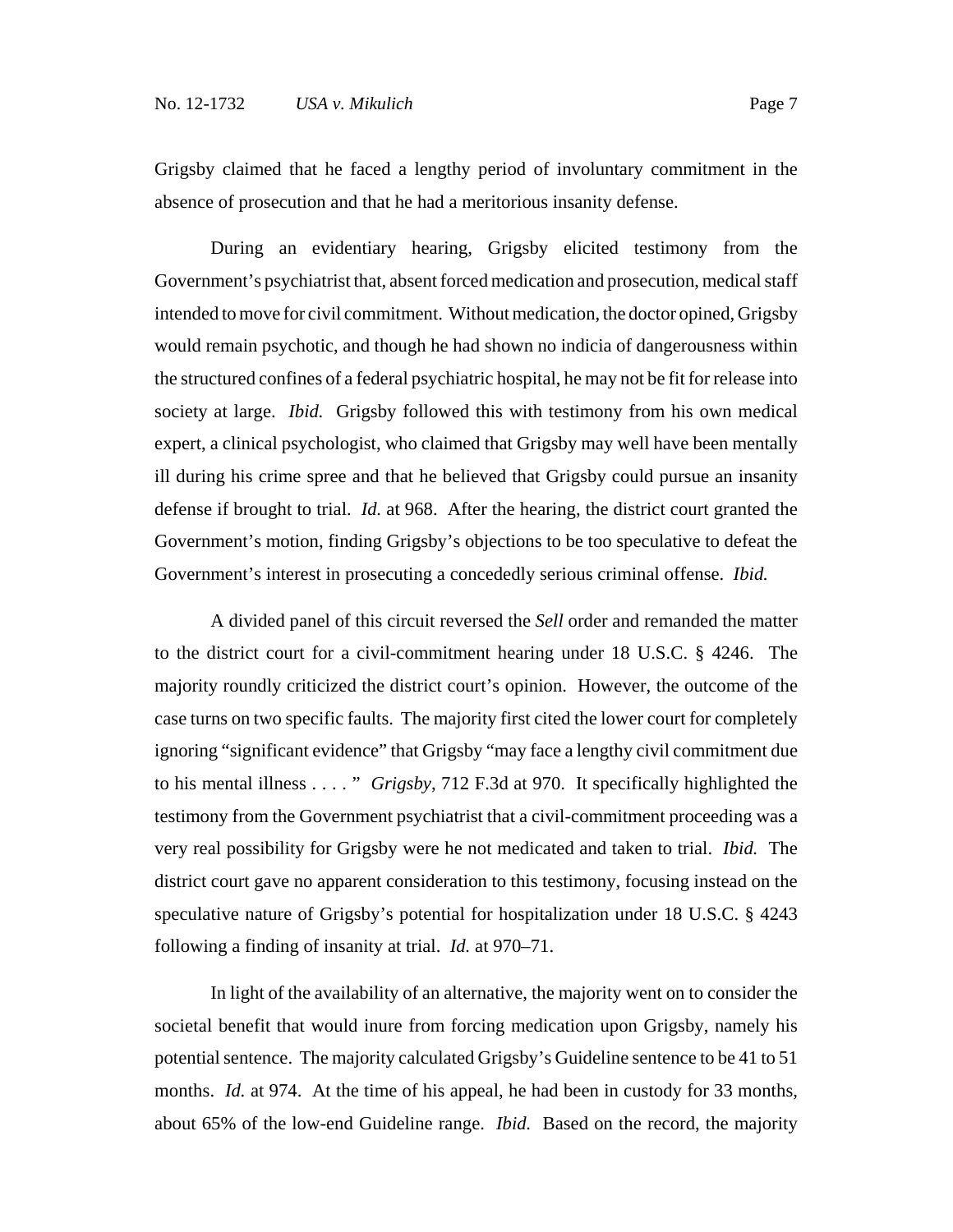estimated that it would take between 4 and 12 months to restore his sanity. *Ibid.* Assuming a best-case scenario of a four-month recovery, Grigsby would have served 37 months—over 90% of his low-end Guideline sentence—before the Government would have even brought him to trial. The majority ultimately concluded that this meager benefit did not justify the cost to Grigsby's constitutional rights, particularly in light of the likelihood for civil commitment. *Id.* at 976.

#### B

In contrast to Grigsby, Mikulich presents no evidence, let alone significant evidence, to support his challenge to the *Sell* order. Rather, he claims that neither the district court nor this court can know the outcome of a civil-commitment hearing or the merit of his insanity defense. His contention is undoubtedly true: we are judges, not oracles, and thus necessarily have a degree of uncertainty about future events. However, reliance upon this obvious fact is not enough to prevail. While the ultimate burden of proving an important interest in prosecution always remains with the Government, we look to the defendant to demonstrate that the special circumstances of his case undermine the Government's interest once it is established that he stands accused of a serious crime. *See Green*, 532 F.3d at 551; *Evans*, 404 F.3d at 239–40. Mikulich has failed to do so.

To determine whether Mikulich has demonstrated a sufficient likelihood of his civil commitment, we look to both federal law and the law of the state in which he is being prosecuted, in this case, Michigan. *United States v. Bradley*, 417 F.3d 1107, 1116–17 (10th Cir. 2005). Under both the laws of the United States and the laws of Michigan, civil commitment requires clear and convincing evidence that Mikulich is so disabled that he is a serious danger to himself or others. *See* 18 U.S.C. § 4246(a) (permitting institutionalization of a person in custody who is due for release only if that person "is presently suffering from a mental disease or defect as a result of which his release would create a substantial risk of bodily injury to another person or serious damage to property of another"); Mich. Comp. Laws  $\S 330.1401(1)(a)$ –(d) (defining a "person requiring treatment" as an individual who generally can be expected to cause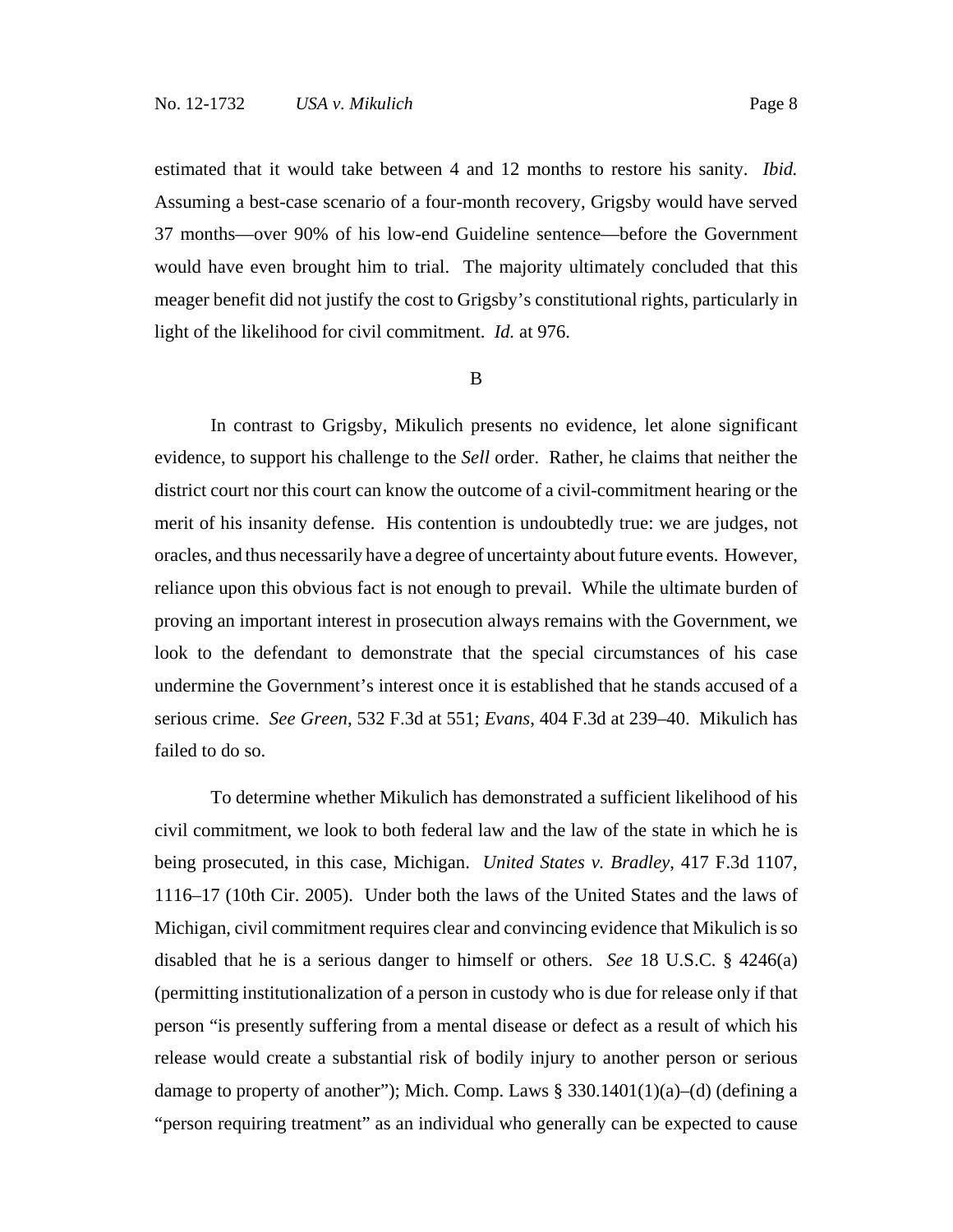serious physical harm to himself or others or who lacks the ability to attend to basic needs).

As stated in *Grigsby*, a defendant is not required to manifest an absolute certainty of future civil confinement in order to undermine the Governments interest in prosecution. 712 F.3d at 972. However, this does not mean that *uncertainty* will carry the day. Quite to the contrary, our sister circuits have held "that the government's interest in prosecution is not diminished if the likelihood of civil commitment is uncertain." *United States v. Gutierrez*, 704 F.3d 442, 450 (5th Cir. 2013) (citing *United States v. Nicklas*, 623 F.3d 1175, 1178–79 (8th Cir. 2010); *United States v. Palmer*, 507 F.3d 300, 304 (5th Cir. 2007); *United States v. Bradley*, 417 F.3d 1107, 1116–17 (10th Cir. 2005); *United States v. Evans*, 404 F.3d 227, 239 (4th Cir. 2005); *United States v. Gomes*, 387 F.3d 157, 161 (2d Cir. 2004)). We join them in this opinion.

The record before us shows nothing beyond complete uncertainty as to whether Mikulich would face civil commitment under either federal or state law. Both psychiatric evaluations in the record state that Mikulich has no prior record of violent behavior, save one episode in his early twenties in which he slapped his mother. During his incarceration, he has been cooperative and nonviolent. Mikulich proffers no other relevant data in the record, and we cannot find any. This evidence supports, at best, an uncertain probability of civil commitment. This is insufficient to undermine the Government's interest in prosecuting Mikulich.

#### $\overline{C}$

Mikulich next asserts that: "It is likely that [he] will plead insanity should this case ever go to trial. An insanity defense cuts against the government's interest in prosecution." Appellant's Br. 12 (citations omitted). He does not explain how such a plea would undermine the Government's interest in prosecution, nor does he present any evidence suggesting that he would prevail on such a theory. More fundamentally, he assumes that a possible insanity defense is a relevant "special circumstance" under *Sell*, without addressing contrary authority by one of our sister circuits. We conclude that it is not. Furthermore, even if we were to assume *arguendo* that an insanity defense is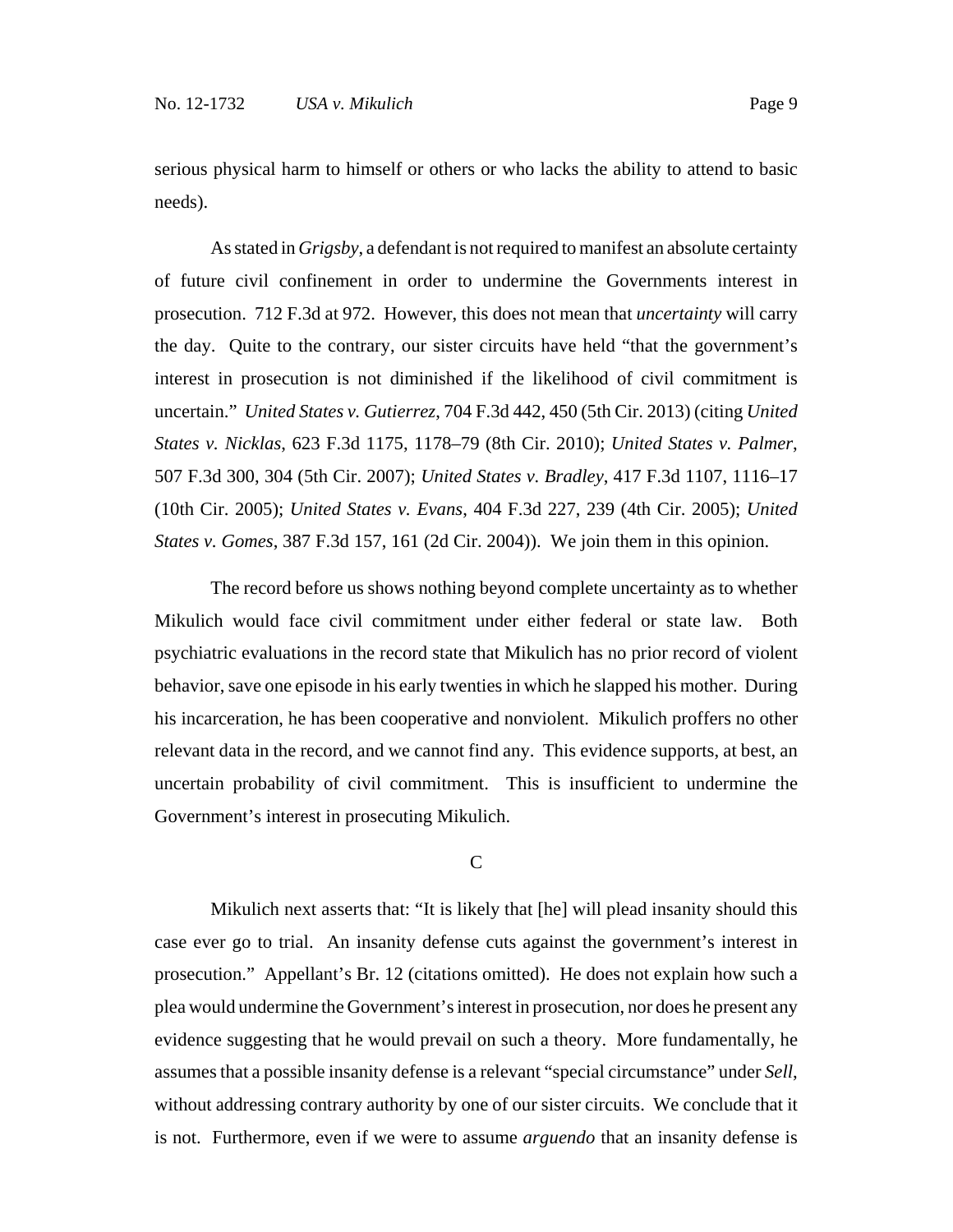relevant to the *Sell* calculus, Mikulich has presented insufficient evidence to demonstrate any appreciable likelihood of his success on the merits of the defense, and has thus failed to undermine the Government's interest in prosecution.

1

In a passing comment, the majority in *Grigsby* asserted: "That Grigsby potentially may be found not guilty by reason of insanity, even if he is restored to mental competency to stand trial, is a special circumstance that should have been fully considered in weighing the government's interest in prosecution." 712 F.3d at 970. As one must infer from our prior discussion of *Grigsby*, the majority's consideration of this argument was not central to the outcome of the case. Moreover, both sides in *Grigsby* appear to have simply assumed that an insanity defense was germane to the first *Sell* factor, and therefore did not address the same issue that we do here. *See id.* at 970–71 (citing, without additional analysis, three unpublished district court opinions, all of which similarly accept, without reasoning, that an insanity defense was relevant to a *Sell* claim).

During the pendency of this appeal, the Fifth Circuit published its opinion in *United States v. Gutierrez*, 704 F.3d 442 (5th Cir. 2013). We find *Gutierrez* to be instructive here: The defendant, accused of threatening to kill a number of current and former federal officials (including President Obama and former Presidents George H.W. Bush and George W. Bush), challenged the Government's interest in prosecuting him in light of "the significant, uncontested evidence of his insanity at the time of the offense." *Id.* at 446–47. To be sure, the nature of his crimes spoke volumes as to his mental state at the time,<sup>2</sup> a fact that the panel acknowledged in finding "little doubt that Gutierrez [would] ultimately be found insane . . . ." *Id.* at 447.

<sup>&</sup>lt;sup>2</sup><sup>\*</sup>In November and December of 2008, Gutierrez made over one hundred telephone calls to a television station in Austin, Texas, threatening to harm or kill former President George W. Bush, Texas Governor Rick Perry, and both of their wives. This prompted an investigation by the Secret Service and a visit to Gutierrez by a Secret Service Agent, Nguyen Vu. On August 27, 2009, Gutierrez called Agent Vu and left a message on his voice mail. Gutierrez claimed to be delivering a message from God, and threatened to kill President Obama, former Presidents George W. Bush and George H.W. Bush, Agent Vu, and 'all lawyers.'" *Id.* at 444.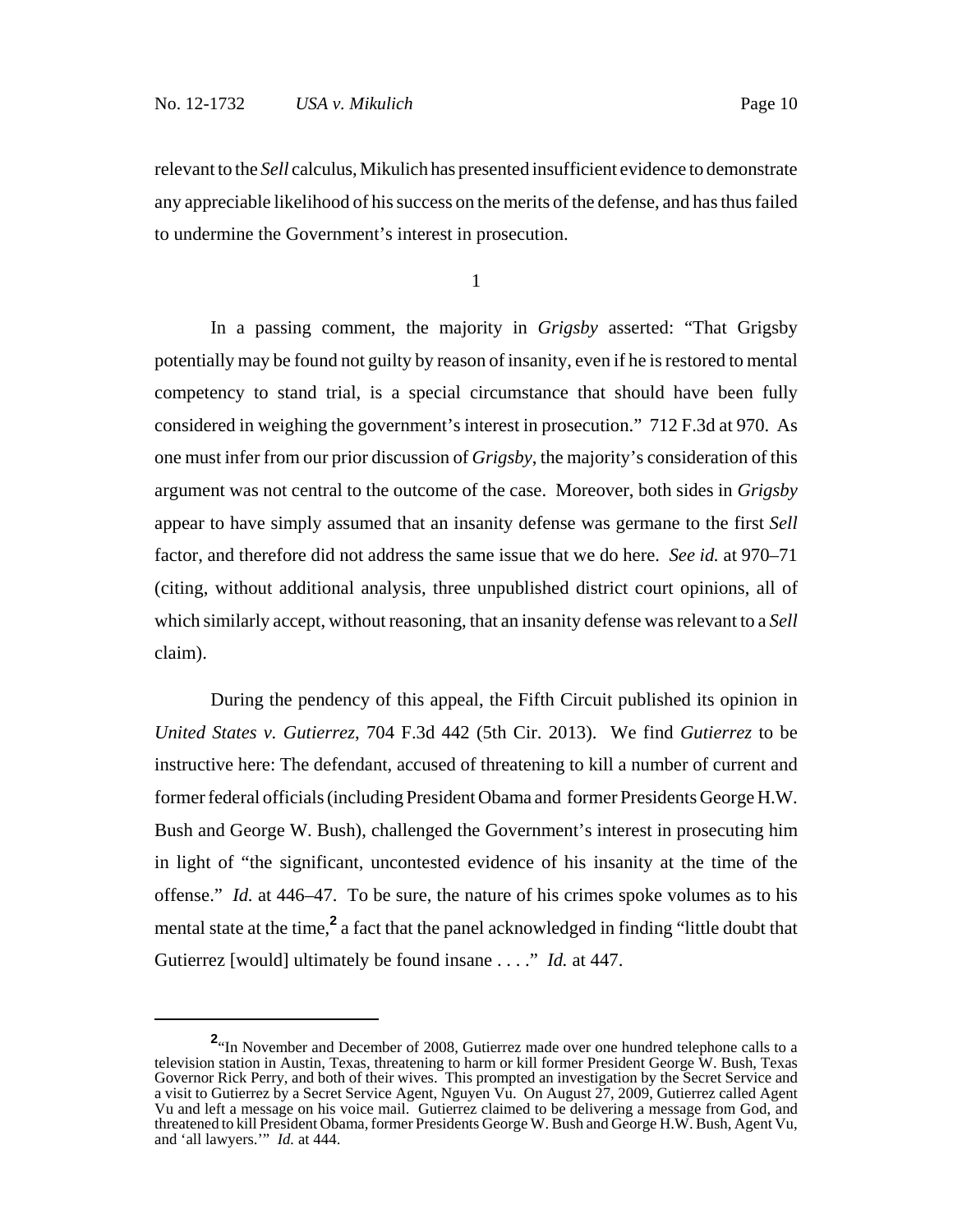Notwithstanding, the court held that "even if it were certain that Gutierrez would successfully plead not guilty by reason of insanity, the government would continue to have an interest in prosecution . . . . " *Id.* at 452. The unanimous panel reasoned that "the shifted burden of proof for insanity acquittees in civil commitment proceedings" makes prosecution of these cases of interest to the Government. *Ibid.* This is certainly true: pre-trial civil commitment and post-trial hospitalization of an insanity acquittee are not equivalent. A finding of insanity shifts the burden from the Government to the insanity acquittee, who must prove that he is *not* dangerous before he may be released. *Compare* 18 U.S.C. § 4243(d) (hospitalization of a person found not guilty only by reason of insanity), *with id.* § 4246(d) (hospitalization of a person due for release but suffering from mental disease or defect).

We find the Fifth Circuit's logic to be eminently reasonable. We add to it by observing that affirmative defenses such as insanity are strikingly different from the two examples of special circumstances announced in *Sell*. Unlike the possibility of civil commitment or the relative length of time already served for the crime, an insanity defense relates to the triable merits of the case. To be sure, this defense is of no real value to Mikulich until the Government has presented its case-in-chief and survived a motion for acquittal at trial. *See* Fed. R. Crim. P. 29(a). Further to the point, an insanity defense is typically pursued as a fall-back in addition to a defense against the merits of the Government's case. *See* 18 U.S.C. § 4242(b) (distinguishing a verdict of "not guilty" from a verdict of "not guilty only by reason of insanity"). It is a defensive theory that accepts that the accused may well be proven to have committed the criminal acts beyond a reasonable doubt, but "as a result of a severe mental disease or defect, [he] was unable to appreciate the nature and quality or the wrongfulness of his acts." 18 U.S.C. § 17(a). It is fully contingent upon the occurrence of a condition precedent—the Government taking the case to trial and surviving a Rule 29 motion. It is thus logically backwards to say that a potential insanity defense may somehow lessen the value of the condition precedent coming to pass in the first instance. Accordingly, we join the Fifth Circuit in holding that, where the Government has already demonstrated an important interest in